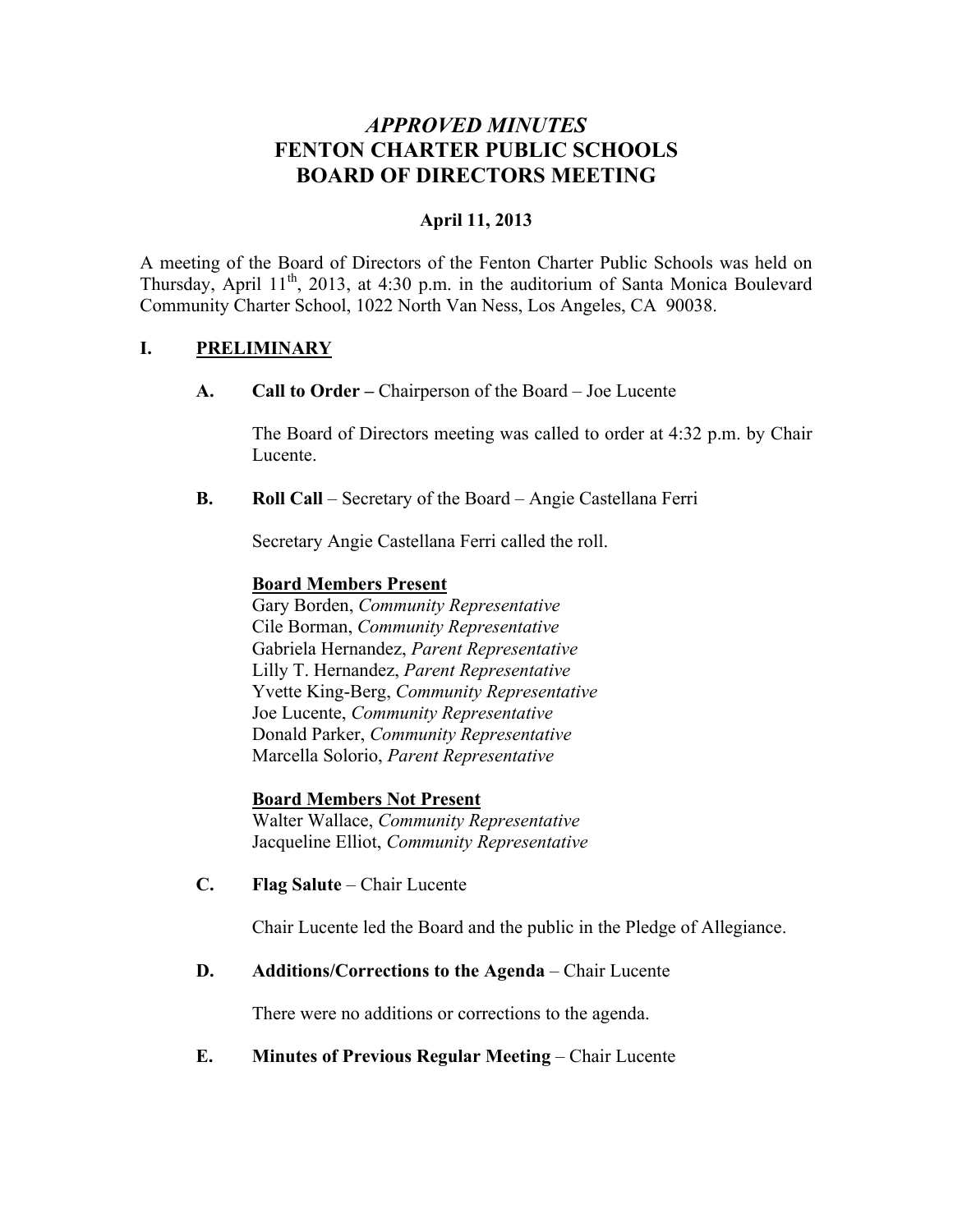On **MOTION** of Gabriela Hernandez, **SECONDED** by Gary Borden and **CARRIED** by a vote of 8 (YES) and 0 (NO), the minutes of the March 7, 2013 Regular Meeting of the Board of Directors were approved.

### **II. COMMUNICATIONS**

### **A. Presentations from the Public** – Chair Lucente

There were no presentations from the public.

#### **B. Committee/Council Reports**

Minutes of all meetings held by any committee and/or council were sent to the Board Members prior to this meeting.

There were no further reports by committees/councils.

### **C. Treasurer/CFO's Report -**

Paul Khoury, Treasurer and CFO, presented.

### **D. Directors' Reports** -

Fenton Primary Center – Richard Parra, Director, reported.

Fenton Avenue Charter School – Michelle Rappino, Director, reported.

Santa Monica Boulevard Community Charter School - Vahe Markarian, Director of Operations, and David Riddick, Director of Instruction/Managing Director, reported.

### **E. Executive Director's Report -**

Fenton Charter Public Schools – Irene Sumida, Executive Director, reported.

### **III. CONSENT AGENDA ITEMS**

- **A. Recommendation to approve new and revised lease with Ricoh for printers and copy machines at Fenton Avenue and Fenton Primary Center.**
- **B. Recommendation to approve hiring of selected candidate for the position of Office Assistant for the Fenton Primary Center.**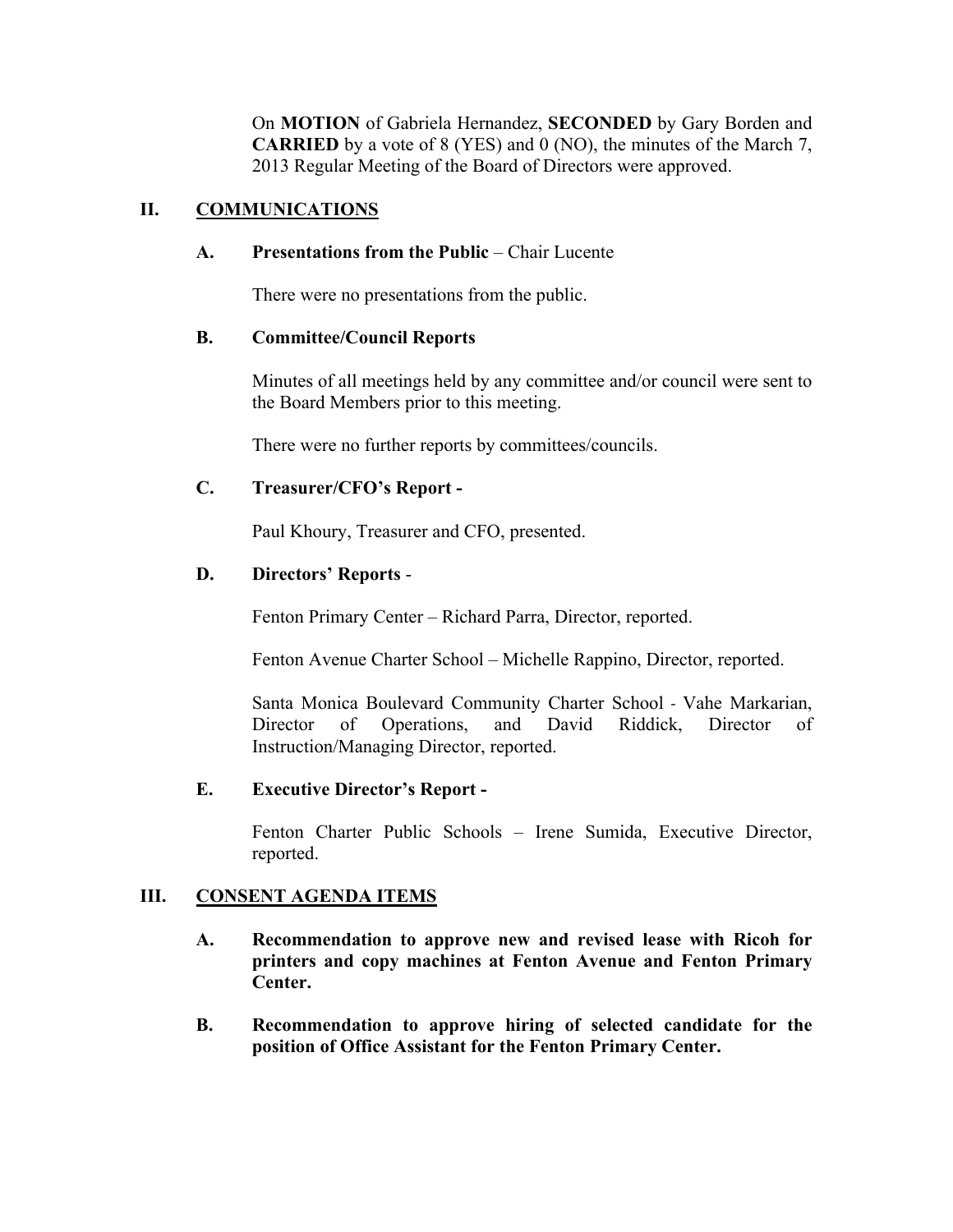On **MOTION** of Yvette King-Berg, **SECONDED** by Gabriela Hernandez and **CARRIED** by a vote of 8 (YES) and 0 (NO), the consent calendar was approved.

#### **IV. ITEMS SCHEDULED FOR ACTION**

### **A. Recommendation to approve formation of the Fenton Charter Public Schools Business Office.**

On **MOTION** of Gary Borden, **SECONDED** by Cile Borman and **CARRIED** by a vote of 8 (YES) and 0 (NO) the recommendation to approve the move of Maria Hernandez, Business Manager; Gabriela Palma, with the new title of Assistant Business Manager; and Sandra Reyes, also with the new title of Assistant Business Manager, to the Fenton Charter Public Schools Business Office to be located on the campus of Fenton Avenue Charter School was approved. It was further approved that the Business Office staff work a 249-day calendar, as payroll will continue on a 12-month schedule. Additionally, this calendar will change the work year schedule for Sandra Reyes from her current 211-day schedule to a 249-day schedule, and it was approved that her salary be adjusted to reflect the additional 38 days of work.

It was additionally approved that the current Office Assistant at FACS, Lillian De La Torre, assume the job of Officer Manager at FACS beginning on July 1, 2013. There will be no increase in salary, but rather a reduction even to her current salary, as the position moves from a 249-day year round calendar to a 224-day calendar.

## **B. Recommendation to approve revised calendars for current year round staff at Fenton Avenue and Fenton Primary Center.**

On **MOTION** of Yvette King-Berg, **SECONDED** by Donald Parker and **CARRIED** by a vote of 8 (YES) and 0 (NO) the recommendation to approve the revised calendars for current year round staff at Fenton Avenue and Fenton Primary Center was approved.

#### **C. Recommendation to approve hiring of Office Assistant for the Fenton Avenue Charter School for the 2013-2014 school year.**

On **MOTION** of Gary Borden, **SECONDED** by Gabriela Hernandez and **CARRIED** by a vote of 8 (YES) and 0 (NO) the recommendation to approve the hiring of an Office Assistant for Fenton Avenue Charter School for the 2013-2014 school year was approved.

It was further approved that this position be opened to current staff and other interested parties on Friday, April 12, 2013, with applications due by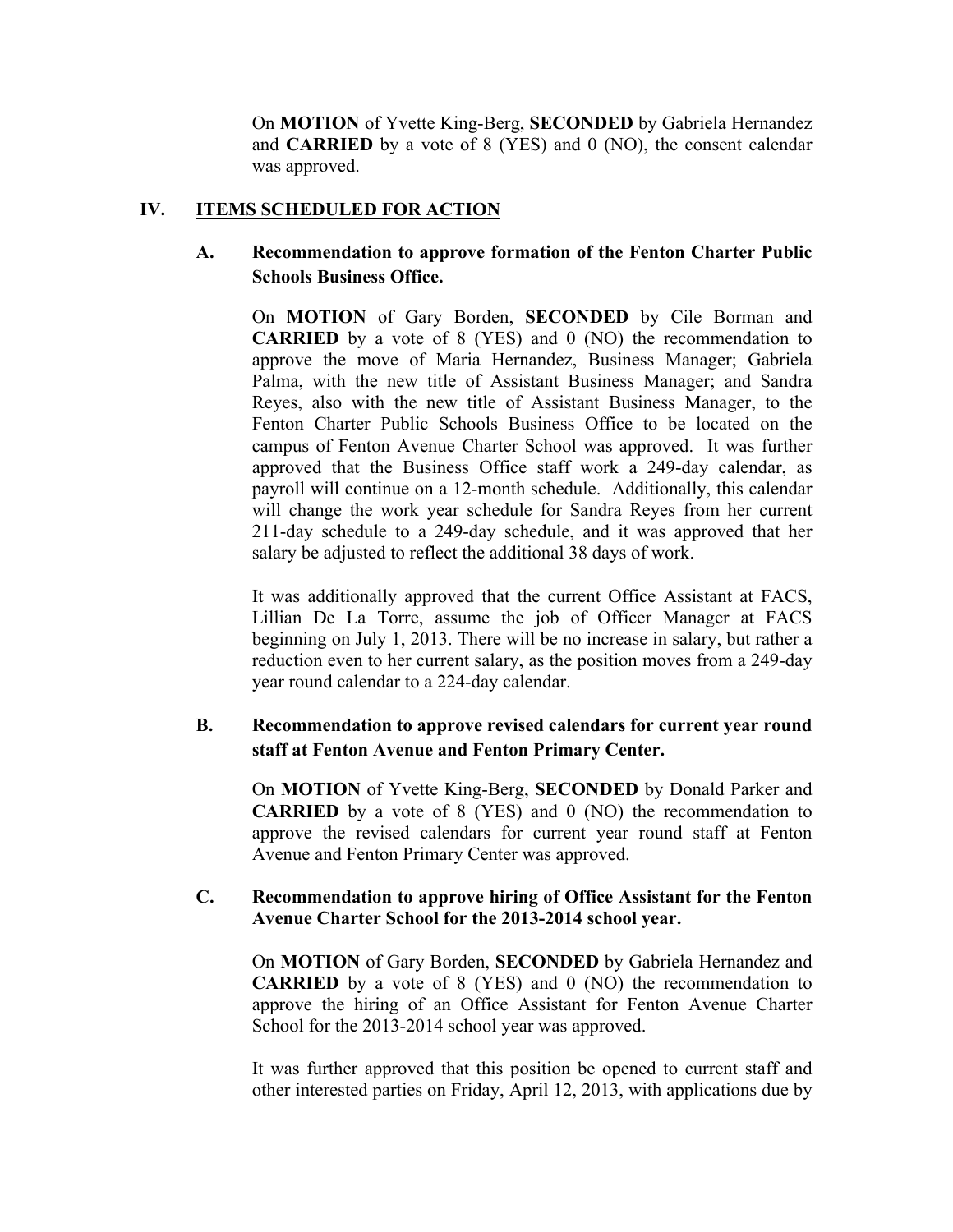Friday, April 19, 2013. Between April 12 and April 19, applicants will be asked to submit completed applications, sign-up for, complete and pass the paraprofessional examination, and word processing and translation examination prior to being invited to continue to the interview phase of the hiring process.

It was further approved that those applicants who applied for the FPC Office Assistant position and did not pass all parts of the pre-interview process (paraprofessional examination, word processing and translation examination) not be eligible to apply again. Those applicants who applied for the FPC office assistant position, passed all examinations and were interviewed, but not hired, will automatically be considered for this new position along with any new applicants. The applicants who completed an interview for the FPC Office Assistant position will not need to participate in the interview process again.

**D. Recommendation to withdraw from the Alliance of Schools for Cooperative Insurance Programs (ASCIP) for Workers' Compensation insurance and request to join CharterSafe Joint Powers Authority (JPA) for coverage.**

On **MOTION** of Donald Parker, **SECONDED** by Lily T. Hernandez and **CARRIED** by a vote of 8 (YES) and 0 (NO) the recommendation to withdraw from the Alliance of Schools for Cooperative Insurance Programs (ASCIP) for Workers' Compensation insurance and request to join CharterSafe Joint Powers Authority (JPA) for coverage was approved. It was further approved that the Executive Director compare property and liability coverage rates for both ASCIP and CharterSafe in preparation for a possible 2014-2015 move to CharterSafe if the rates are equal or better.

**E. Recommendation to have ad hoc Board Member Selection Committee review expiring board terms and recommend a slate of directors for the 2013-2014 school year, as well new 11th board member (as approved at February 7, 2013 meeting).**

On **MOTION** of Gary Borden, **SECONDED** by Marcela Solorio and **CARRIED** by a vote of 8 (YES) and 0 (NO) the recommendation to have the ad hoc Board Member Selection Committee review expiring board terms and recommend a slate of directors for the 2013-2014 school year, as well new  $11<sup>th</sup>$  board member (as approved at February 7, 2013 meeting) was approved. It was further recommended that Irene Sumida and Lilly Hernandez replace Joe Lucente and Yvette King-Berg, respectively on the committee when determining the slate of directors.

### **V. ITEMS SCHEDULED FOR INFORMATION**